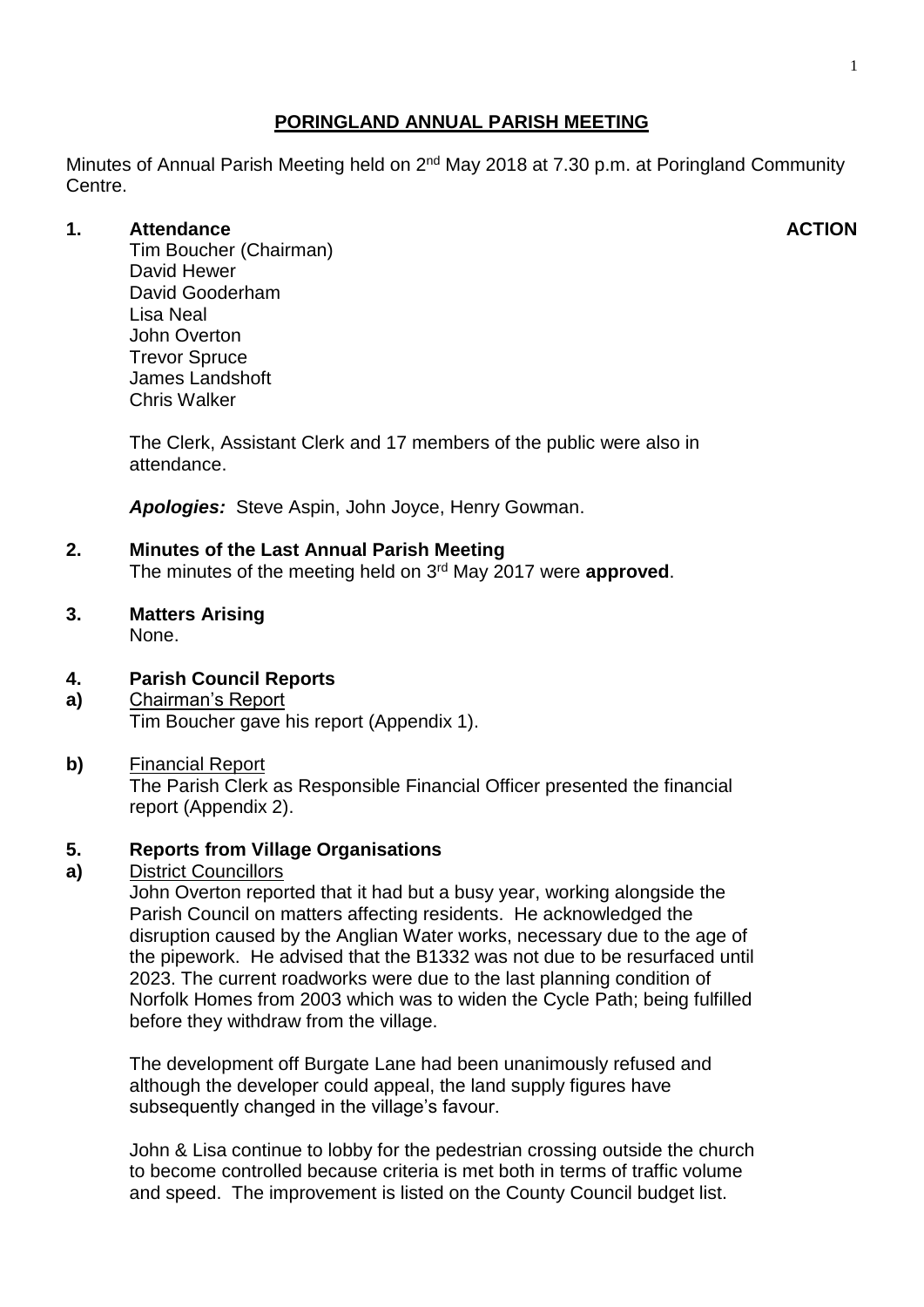He discussed the Boundary Review which will result in three district councillors covering the ward incorporating Poringland, Framingham Earl, Framingham Pigot and Trowse.

He reported a £4 million investment in Wymondham Leisure Centre and £2 million in Long Stratton Leisure Centre, and advised that Lisa had been moved to a Cabinet position and that he would take over the Chairmanship at the end of the year.

**Question:** When will Norfolk Homes be withdrawing from the village and will that mean the Spine Road will be opened?

**Answer:** No fixed date but will be soon. John will ask about the Spine Road

**Question:** Will The Street be resurfaced any sooner than the next 5 years due to the state it is in now?

**Answer:** Highways consider the road to be within tolerance and have no long term plans to resurface, just to maintain. The 'bumps' currently present will flatten in time. Had it had been laid flat, 'dips' would have appeared.

**Question:** Budgens roundabout will not survive 5 years, due to the shattered brickweave, can this be looked at sooner? **Answer:** The chairman advised the Clerk could bring it to the attention of **Highways** 

**b)** County Councillor

The Chairman referred to the written report provided by Norfolk County Council (Appendix 3).

**c)** Strategic Six Group

Charles Mutty spoke on behalf of the Strategic Six Group and outlined a number of matters that the member villages of Stoke Holy Cross, Caistor St Edmund, Trowse, Bixley and Arminghall had been involved in throughout the year. He expressed his thanks to the Parish Council for their financial support, to Vic Thompson and the district councillors for their help throughout the year, to John Overton for acting as vice-chairman and to Tina Eagle for her administrative support.

**d)** Police

.

The Chairman referred to the written report provided by PC Sansbury (Appendix 4).

- **e)** Youth Representatives
	- $\triangleright$  No report or representative from The Six Youth Council.
	- $\triangleright$  Emmy from "Churches Together" reported that up to 15 young people now attend two youth cafes per week and one mentor session, engaging in a range of activities, and that the volunteer base continues to grow in confidence.

David Gooderham expressed his disappointment that the 6YC had failed to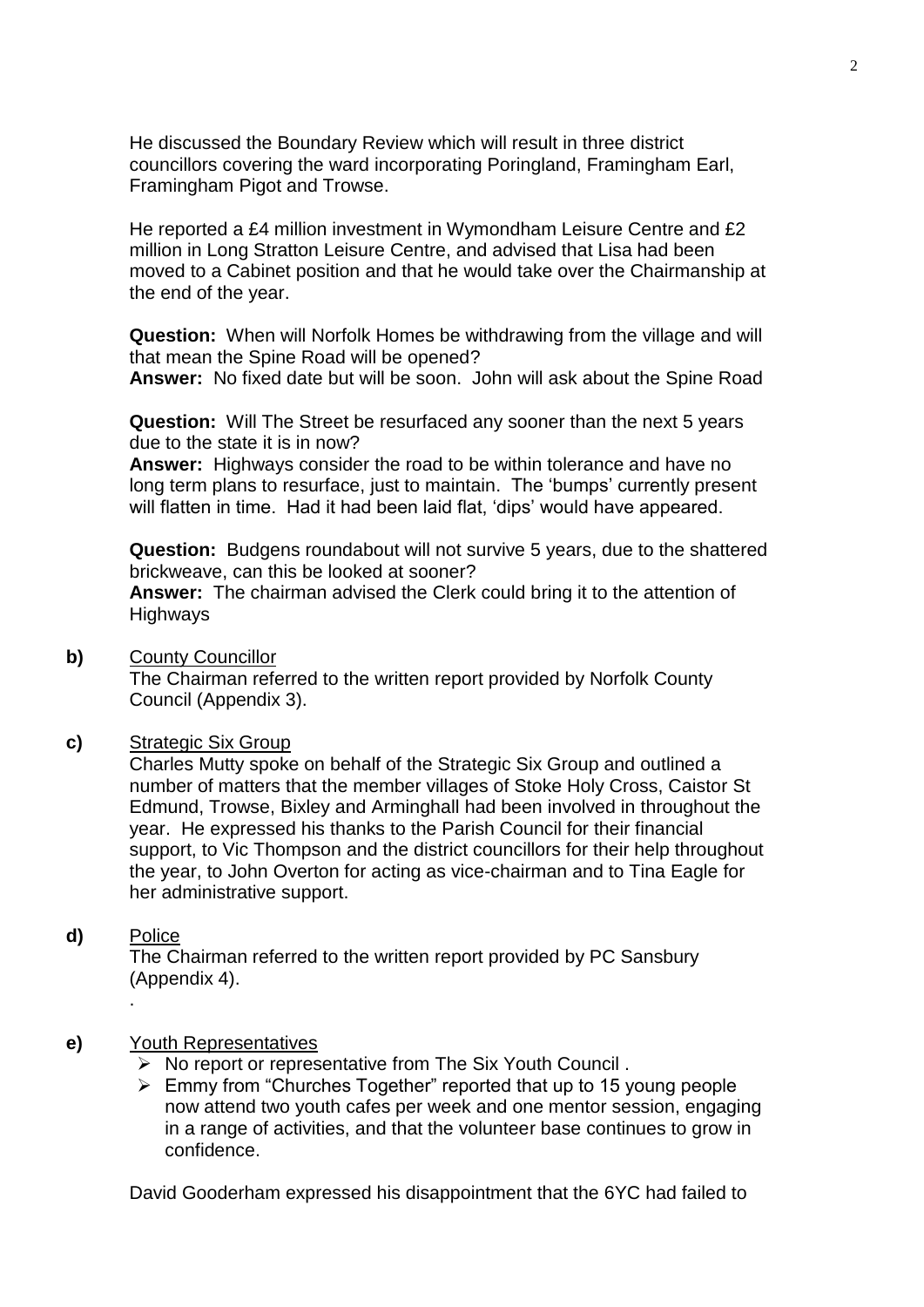supply even a written report and questioned whether the group should be supported by the council further.

#### **f)** Welcome Home and Memorial Playing Field Trust

John Overton reported that the Parish Council is investing in a new heating systems and installing new showers which fulfil FA regulations. The Pavilion is still available to hire and is being used by a private pre-school club.

**Question:** With the new facilities being built on the Community Land, what will become of the facilities on the Playing Field? **Answer:** The land is protected and will never be developed. Will continue to be used as the multipurpose facility it is at present.

#### **g)** Fuel Allotment Trust

David Gooderham gave a report of the activities of the Trust, attached at Appendix 5.

James Landshoft asked for clarity on the definition of "needy people". David confirmed that it was not means tested and that the only criteria was that people needed to be residents of Poringland.

#### **h)** Sand and Gravel Charity

Chris Walker gave a report of the activities of the Charity, attached at Appendix 6.

#### **i)** Men's Shed; and Tree Warden The Chairman read out the update submitted by Henry Gowman (Appendix 7).

#### **6. General Parish Issues**

John Overton advised that on 19<sup>th</sup> May he will be attending a closed meeting with NHS regarding the proposed new chemist in the village. A member of the public queried if the surgeries had been invited. John confirmed that they had been engaged with but would not be in attendance.

John Overton also acknowledged the investment made by Norfolk Homes at Poringland Lakes and encouraged attendees to visit.

David Hewer reported that the Good Neighbours Scheme has continued to develop and is now in greater demand then ever with more volunteers needed. Assistance is provided with transport/delivery and befriending.

The Chairman referred the audience to the strategic project the council are currently involved in, regarding the use of the word "Parish". He asked for feedback to be given as to whether "Parish" puts people in mind of the church or whether it is outdated, and whether "Poringland Community Council" for example, would be a more appropriate title.

A member of the public gave a brief update on The Nook Appeal and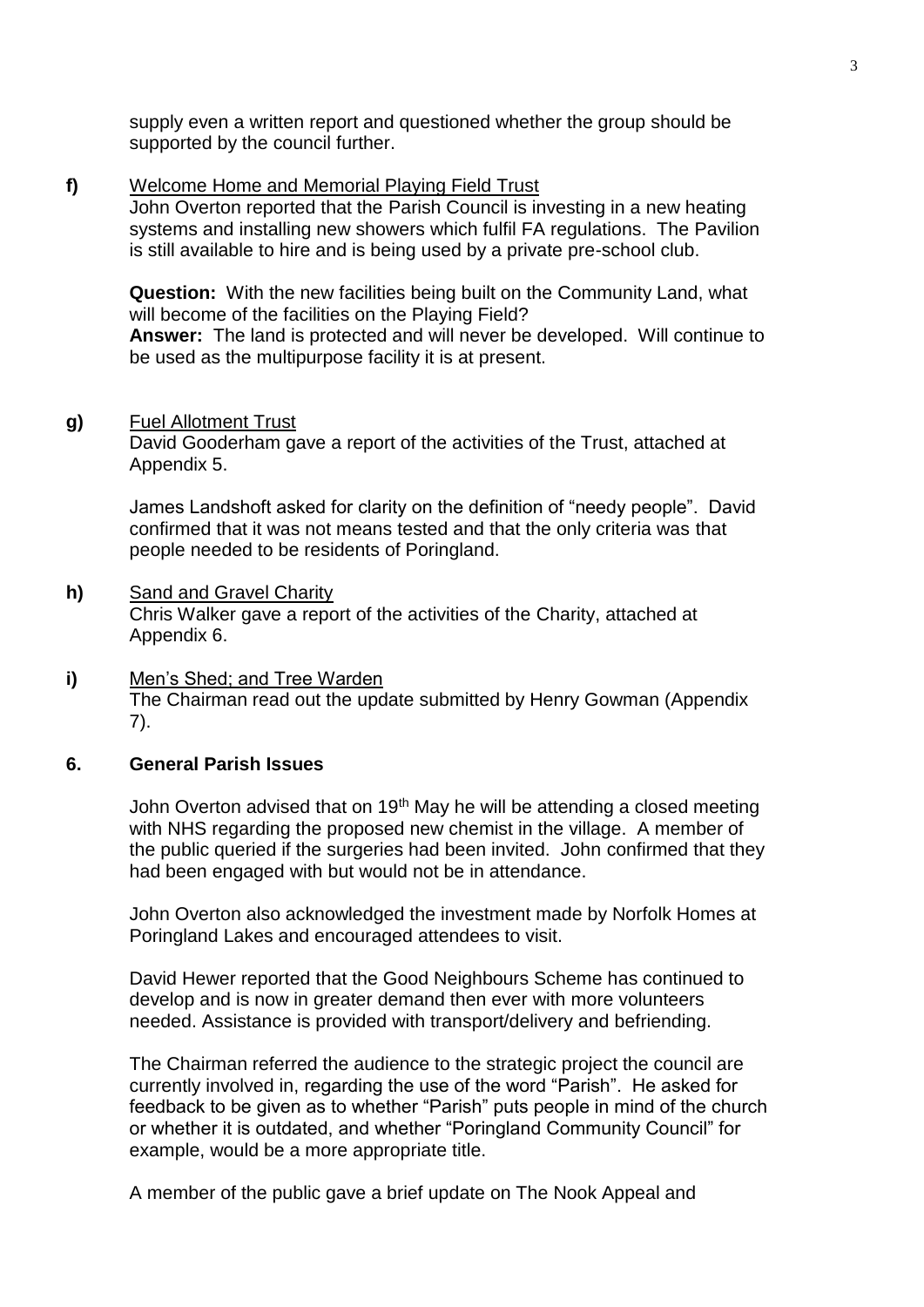confirmed that £85,500 has now been raised locally. The build is progressing well with the project looking to be completed in April.

The Chairman closed the meeting by thanking all the Parish Councillors for their volunteered time over the past 12 months. John Overton thanked Tim Boucher for taking over the Chairmanship at a difficult time following the passing of John Ellis and commended the job he had done.

A member of the public expressed her thanks to Tim, all the councillors and the office staff for the work put in to the Parish.

There being no other business the Chairman closed the meeting at 8:45pm

## **CHAIRMAN**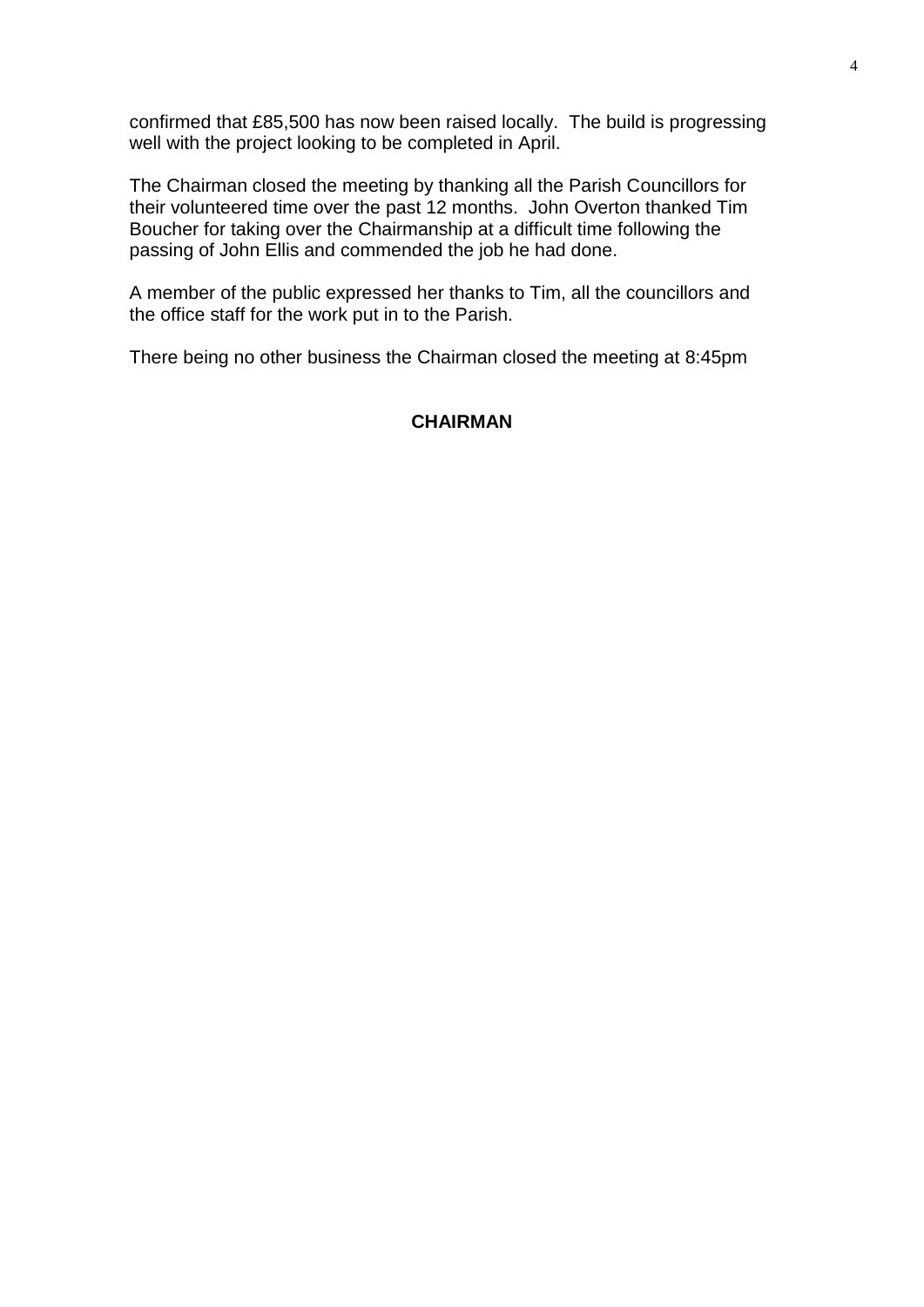# **APPENDIX 1.**

It's been another challenging and very busy year for the Parish Council, but we have also achieved some great successes, some of which I'm pleased to share with you in this report. The Community Land Project is moving forward well, with planning documents being prepared ahead of delivery of the site. We have created a new children's play area adjacent to the Community Centre, and following the successful fete hosted in 2017 at the Centre, we have planned another fete this year. For those who enjoy a game of table tennis, we have a new outdoor table being installed in July; another great asset for the community. Neighbourhood Planning has captured a lot of our attention, and I am sure that many of you have participated in the consultations we have been holding. One of the biggest challenges we have faced over the last few years has been the seemingly endless roadworks while Anglian Water replaced 11km of water main along various local routes. We met with Anglian Water on several occasions and highlighted any issues brought to our attention, they also attended last year's annual parish meeting to face the public. We can all breathe a sigh of relief that these works are now completed, albeit a new set of temporary lights have been installed for an 11 week period as works commenced to provide a new wider footpath and cycleway between Springfields and Rectory Lane. These works form part of an agreement made with Norfolk Homes and the Community back in 2003 when local residents met the developer to agree what benefits the developer could provide the village. These later forming planning policy. It is worth mentioning that all of our Parish Councillors are elected volunteers who attend public meetings to discuss ways we can maintain and improve our village. We are constantly looking at new projects to provide more facilities to make Poringland a better place to live. The Parish Council is also managed day to day by a busy team working within the Community Centre and led by our Clerk, Catherine Moore, without whom none of this would be possible.

As always as a Parish Council we try to engage more closely with the residents within the village and invite you all to attend our monthly Parish Council meetings, where we discuss and plan our next steps. There is always an opportunity for the public to participate in those meetings and our clerk

is always on hand to take phone calls or e-mails with suggestions for discussion at our next meeting.

## *Tim Boucher, Chairman*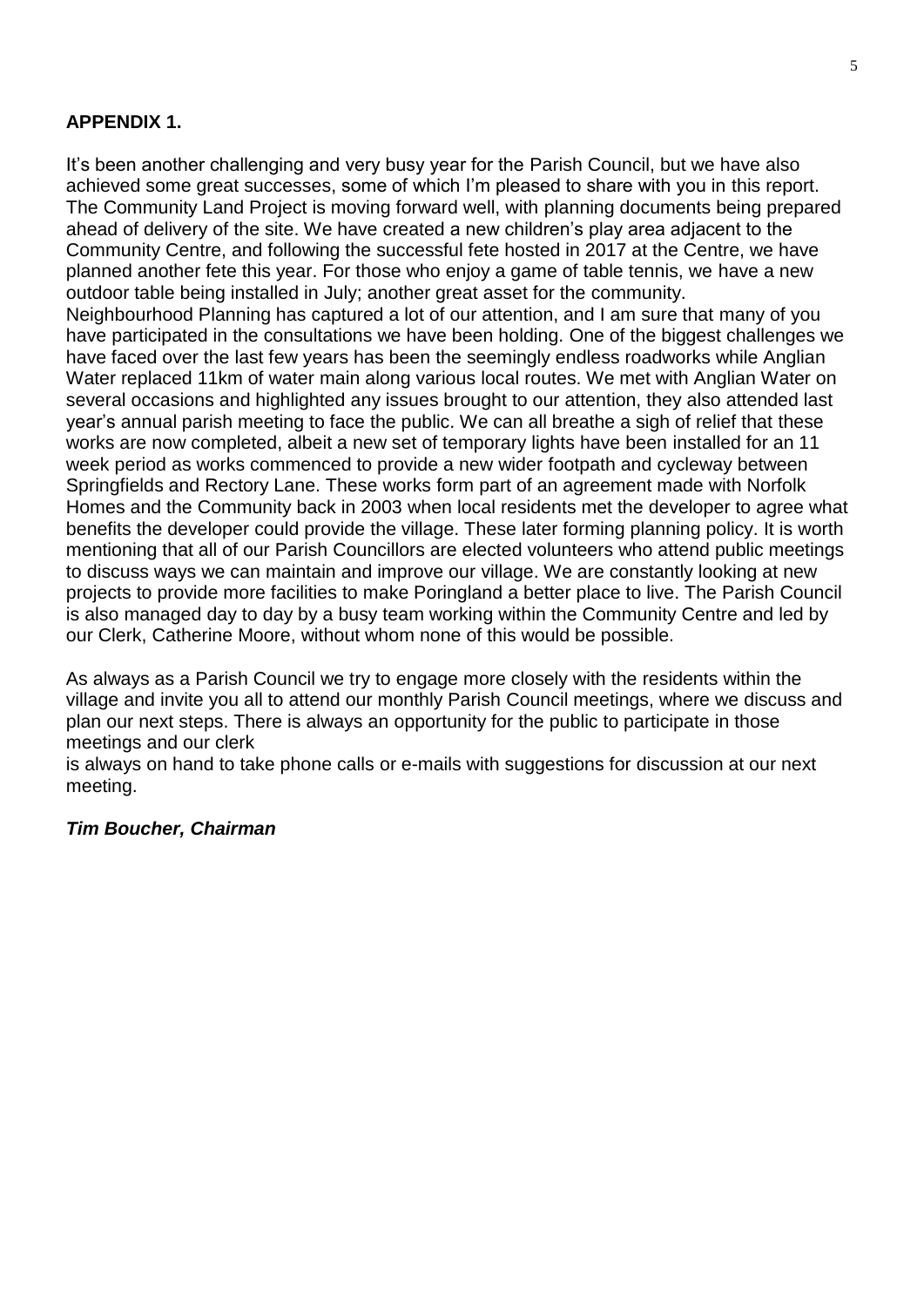| <b>Income</b>                         | <b>Actual</b> | <b>Budget</b> |          | <b>Actual</b> | Over      | <b>Budget</b> | Inc / Dec      |
|---------------------------------------|---------------|---------------|----------|---------------|-----------|---------------|----------------|
|                                       | 2016/17       |               | 2017/18  | 2017/18       | (Under)   | 2018/19       | on 2017/18     |
|                                       | £             | £             |          | £             | 2017/18 £ |               | <b>Budget</b>  |
| <b>Precept</b>                        | 122,922       | 142,829       |          | 142,829       | 0.00      | 150,922       | $+5.67%$       |
| <b>Shortfall Grant</b>                | 5,829         | 3,714         |          | 3,714         | 0.00      | 1,994         | $-46.31%$      |
| <b>Interest</b>                       | 2,567         | 2,000         |          | 3,508         | 1,508     | 2,000         | $0.00\%$       |
| <b>Burial Ground</b>                  | 8,006         | 4,500         |          | 18,810        | 14,310    | 5,500         | +22.22%        |
| <b>Miscellaneous</b>                  | 1,967         | 500           |          | 1,129         | 629       | 500           | $0.00\%$       |
| Grants                                | 13,739        | 4,067         |          | 15,320        | 11,253    | 19,100        | +369.63%       |
| <b>S106 Commuted Sum</b>              | 32,975        | 0             |          | 27,500        | 27,500    | 0.00          | $\blacksquare$ |
| <b>Refund to Comm</b>                 | 0             | $\mathbf 0$   |          | 1,569         | 1,569     | 0.00          |                |
| Sum                                   |               |               |          |               |           |               |                |
| <b>CIL</b>                            | 1,558         | 0             |          | 3,837         | 3,837     | 0.00          | $\blacksquare$ |
| <b>Memorial Repairs</b>               | 1,750         | $\mathbf{0}$  |          | 1,050         | 1,050     | 0.00          | $\blacksquare$ |
| <b>Community Centre</b>               | 89,646        | 65,000        |          | 84,277        | 19,277    | 76,355        | $+17.47%$      |
| <b>Use of Earmarked</b>               | 0.00          | 0             |          | 0.00          |           | 28,200        | $\blacksquare$ |
| <b>Monies (incl. S106)</b>            |               |               |          |               |           |               |                |
| Total                                 | 280,959       |               | 222,610  | 303,543       | 80,933    | 284,571       | +27.83%        |
| Tax Base (adjusted no. of properties) |               |               | 1,693    |               |           | 1,789         |                |
| <b>Band D Tax*</b>                    |               |               | £84.36   |               |           | £84.36        |                |
| % inc/dec Band D Council Tax          |               |               | $+1.78%$ |               |           | $+0.00%$      |                |

# **Summary of Parish Council Accounts 2017/18**

**\* Band D Council Tax is calculated as Precept divided by Tax Base.**

| <b>Expenditure</b>                                                              | <b>Actual</b><br>2016/17<br>£ | <b>Budget</b><br>2017/18 | <b>Actual</b><br>2017/18<br>£ | (Over)<br><b>Under</b><br><b>Spent</b><br>2017/18 £ | <b>Budget</b><br>2018/19 | Inc / Dec<br>on 2017/18<br><b>Budget</b> |
|---------------------------------------------------------------------------------|-------------------------------|--------------------------|-------------------------------|-----------------------------------------------------|--------------------------|------------------------------------------|
| <b>Staff Costs</b>                                                              | 105,191                       | 106,954                  | 112,574                       | (5,620)                                             | 125,899                  | $+17.71%$                                |
| <b>General Admin</b>                                                            | 13,209                        | 12,150                   | 19,619                        | (7, 469)                                            | 16,860                   | +38.77%                                  |
| <b>Burial Ground</b>                                                            | 12,020                        | 8,000                    | 8,986                         | (986)                                               | 6,000                    | $-25.00\%$                               |
| <b>Community</b><br><b>Centre</b>                                               | 53,701                        | 67,866                   | 55,079                        | 12,787                                              | 52,293                   | $-22.95%$                                |
| <b>Outside Spaces</b>                                                           | 22,554                        | 10,630                   | 8,433                         | 2,197                                               | 13,560                   | +27.56%                                  |
| <b>Playing Field</b>                                                            | 14,219                        | 10,310                   | 8,562                         | 1,748                                               | 16,859                   | +63.52%                                  |
| <b>Section 137</b>                                                              | 275                           | 500                      | 225                           | 275                                                 | 300                      | $-40.00\%$                               |
| <b>Professional</b><br><b>Fees</b>                                              | 542                           | 1,500                    | 0.00                          | 1,500                                               | 1,500                    | $0.00\%$                                 |
| <b>Land Project</b>                                                             | $\mathbf 0$                   | 2,500                    | 1,525                         | 975                                                 | 33,000                   | +1220.00%                                |
| <b>Octagon PO</b>                                                               | $\mathbf 0$                   | 0.00                     | 0.00                          | 0.00                                                | 200                      |                                          |
| Neighbourhood<br>Plan                                                           | $\mathbf{0}$                  | 0.00                     | 3,385                         | (3, 385)                                            | 16,500                   |                                          |
| <b>Contingency</b>                                                              | 0                             | 2,200                    | $\mathbf 0$                   | 2,200                                               | 1,600                    | $-27.27%$                                |
| <b>Total</b>                                                                    | 221,711                       | 222,610                  | 218,388                       | 4,222                                               | 284,571                  | $+27.83%$                                |
| <b>Comm Sums &amp;</b><br>Earm'ked<br><b>Reserve (ER)</b><br><b>Expenditure</b> | 17,567                        |                          | 5,381                         |                                                     |                          |                                          |
| <b>Grand Total</b>                                                              | 239,278                       |                          | 223,769                       |                                                     |                          |                                          |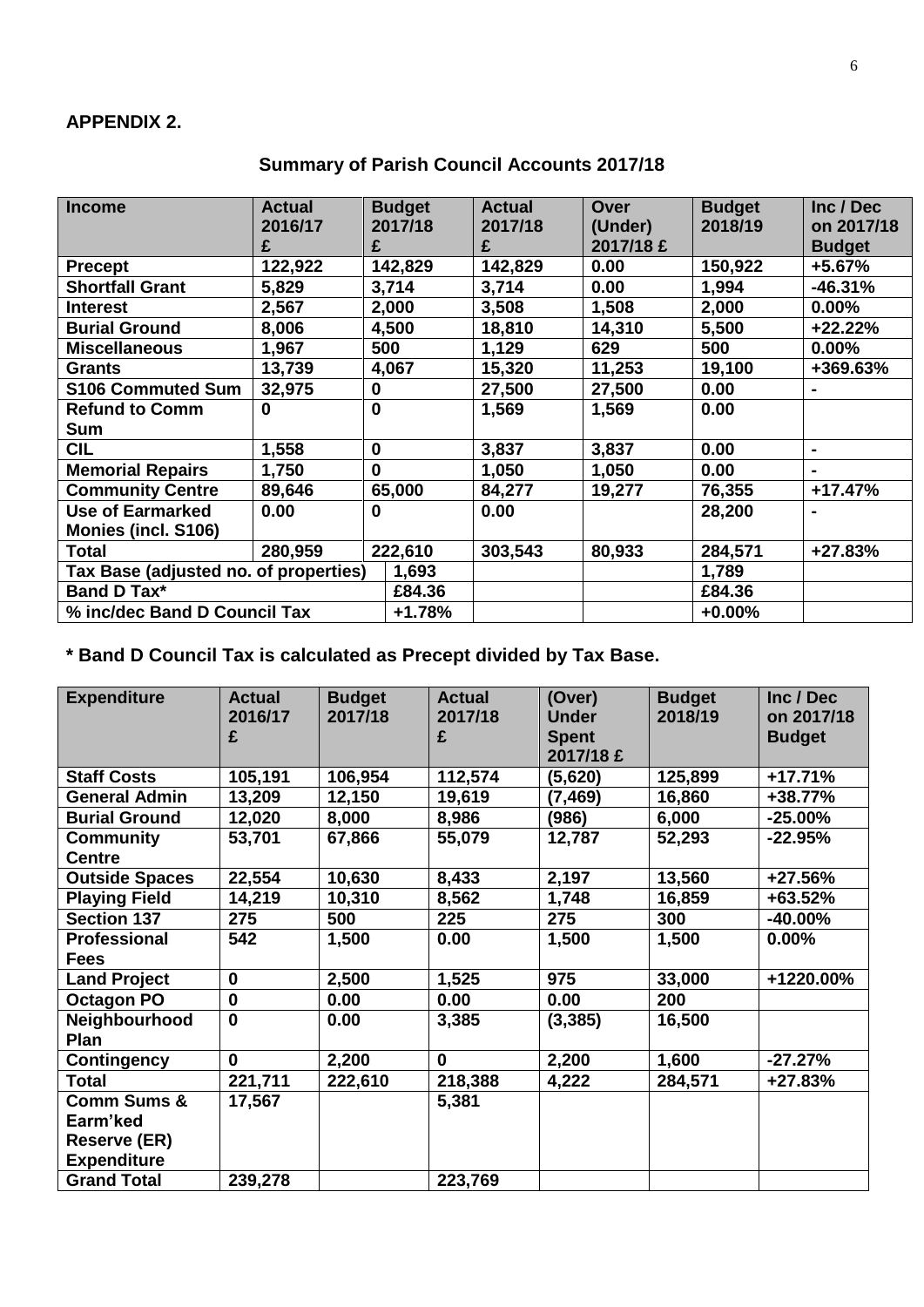#### **Accounts**

|                                        | Total 444,761.98 |
|----------------------------------------|------------------|
| Less unpresented payments              | 1,215.81         |
| Julian Hodge Bond 2                    | 55,000.00        |
| Hampshire Trust Bond 2                 | 20,000.00        |
| <b>Fidelity Investment</b>             | 30,000.00        |
| Cambridge & Counties 120 Day Saver     | 74,086.85        |
| <b>Hampshire Trust Bond 1</b>          | 55,847.75        |
| Julian Hodge Bond 1                    | 22,000.00        |
| <b>Nationwide Instant Access Saver</b> | 60,582.76        |
| Petty Cash / Bar Floats                | 550.00           |
| <b>Barclays Deposit</b>                | 65,697.04        |
| <b>Unity Trust Current</b>             | 48,937.89        |
| <b>Barclays Current</b>                | 13,275.50        |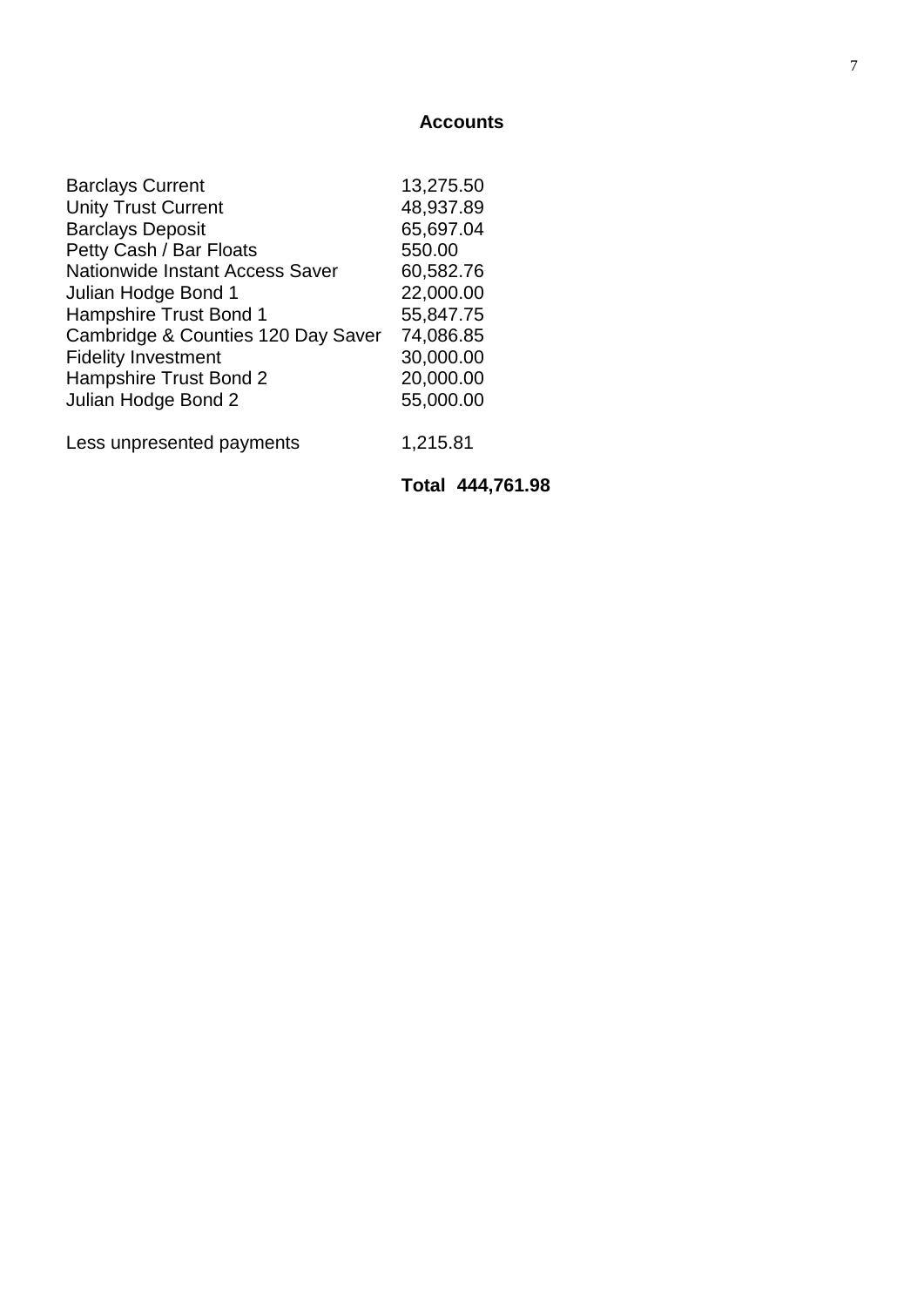# **Norfolk County Council Parish Council Annual Review 2017-18** March 2017 –March 2018

#### **Infrastructure**

**Broadband –** our Better Broadband for Norfolk programme has already transformed broadband speeds for many people in the county, including in some of our most rural areas. We're on course to increase superfast broadband access in Norfolk to 95 per cent by March 2020 but we need to do more to reach the final five per cent. So we're looking to invest an additional £13m into the programme to extend superfast broadband coverage and get us much closer to our goal of eliminating broadband inequality in the county.

**Mobile coverage** – our new Digital Innovation and Efficiency Committee is leaving no stone unturned in the drive to improve the county's mobile coverage (with a target of 98%) – working with the big four mobile providers and identifying opportunities to work together to improve the quality and reach of mobile data and voice coverage in Norfolk. In February we kicked off a campaign to improve coverage, with our survey van scouring the county to identify areas of greatest need. We are also using our county council-owned buildings to help overcome 'not spots', by putting mast on top of them to improve phone signals.

**A47 –** we continue to actively work with the A47 Alliance, bringing together key stakeholders from Lowestoft to Peterborough to lobby for improvements to this important trunk road. Throughout 2017 we worked with Highways England (HE) to develop proposals for sections of dualling and junction improvements to deliver the already funded projects (over £300m) as soon as possible. In Norfolk, this has seen the preferred scheme solutions announced by HE for dual carriageways between Easton and North Tuddenham, and from Blofield to Burlingham. It has also resulted in proposed junction improvement details being published for the A47/A11 Thickthorn junction, as well as the Vauxhall junction in Great Yarmouth. The County Council is currently delivering improvements to the rail station junction in Great Yarmouth, using funding provided by HE, which has also confirmed its commitment to complete the construction of all these projects between 2020 and 2023.

We are also actively engaging – with the A47 Alliance – in securing the next round of funding for further trunk road improvements due to be delivered between 2020 and 2025. Our two priorities in Norfolk remain unchanged: to see dualling of the Acle Straight and the Tilney to East Winch sections. This all builds towards the ultimate aim of seeing the A47 being a dual carriageway from Great Yarmouth through to Peterborough and the A1.

**The NDR** – construction of the Norwich Northern Distributor Road (NDR – the A1270) made good progress over the summer of 2017, allowing the opening of the first 6 km, from the A1270 Fakenham Road to the A140 Cromer Road, to open in November, more than three months ahead of schedule. This was followed by the next 7.75km to the A1151 Wroxham Road before Christmas. The final phase, 5.25km from the A1151 Wroxham Road to the connecting roundabout on the Postwick Hub, is on course to open to traffic on the 11<sup>th</sup> April 2018.

**Norwich Western Link** – we have continued to develop the initial business case appraisal for a Norwich Western Link – to join the NDR to the Norwich southern bypass. The work undertaken during 2017 (and reported to Committee in October) included modelling to provide an indicative assessment of a possible dual or single carriageway solution. This work was based on an assumed alignment (which should not be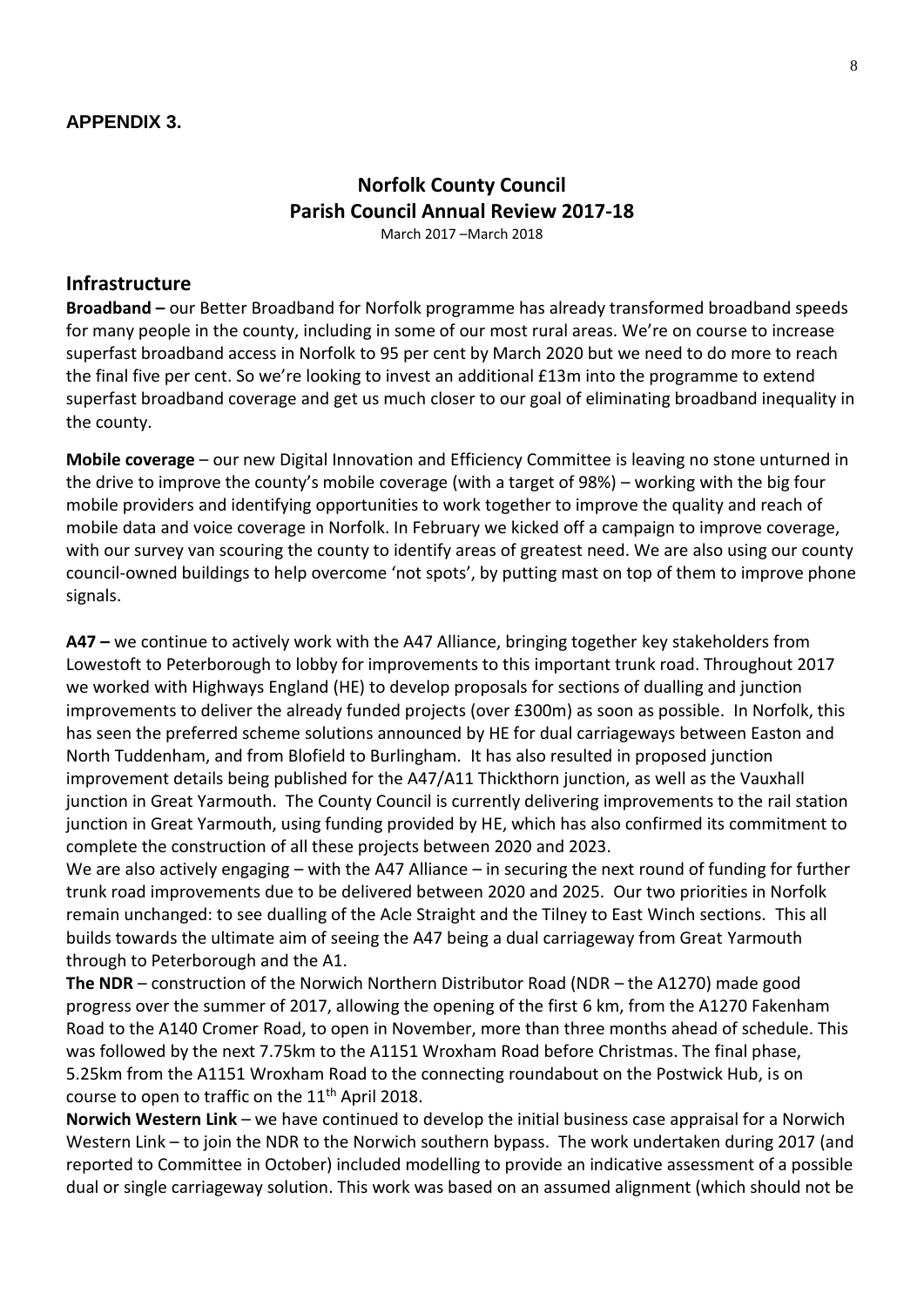taken to be a preferred solution). The economic appraisal provided a high value for money (vfm) rating (using Department for Transport guidance). The next steps include further scheme development, technical and environmental work and consultation to be completed throughout 2018.

**Great Yarmouth** – work is well under way on £9m (from New Anglia Local Enterprise Partnership) of transport improvements to make it easier to get into and around Great Yarmouth and which will have long-term benefits for local people, visitors and for the borough's economy.

Work to sort out some of the town's congestion hot spots, improve the area around the railway station and make it easier to get between the station and the town centre began in autumn 2017.

Work on the Fuller's Hill roundabout is complete, with landscaping scheduled for spring. We're also improving the railway station right turn at Asda, which will reduce congestion and delays on Vauxhall roundabout, and shorten journey times. And at North Quay, we're providing better walking and cycling links between the rail station and the market place, and a widened route for pedestrians and cyclists. **Third river crossing** – our hard work paid off. Last year's Autumn Budget contained some great news for

Norfolk as Chancellor Philip Hammond committed £98m of Government funding to create a third river crossing in Great Yarmouth. We made the third river crossing one of our infrastructure priorities, recognising its potential to attract future investment and development to the area, creating skilled jobs, business opportunities and giving local people a better quality of life. The bridge will do this by reducing traffic congestion and improving transport links between the port and energy-related enterprise zone and the A47 and the rest of the trunk road network. We hope to start construction towards the end of 2020 and work is currently under way to appoint a contractor to build the bridge.

**Long Stratton bypass** – getting a bypass built around Long Stratton is one of the County Council's top infrastructure priorities for Norfolk, and something we have long been pressing for. There was good news in February, as developers submitted a planning application to South Norfolk Council which included plans for a bypass. There's a long way to go before any decisions are reached but this is an important step in the right direction, and the planning consultation is a great opportunity for people to have their say in this important matter.

**Attleborough** – following an award of £4.5m from the New Anglia Local Enterprise Partnership to support planned growth within Attleborough, to help the town grow as smoothly and successfully as possible, we held a public consultation in summer 2017 to seek views on potential schemes and help us shape these significant transport improvements. As a result, we have prioritised work to create more parking spaces in the town centre's Queens Square car park and at the railway station, reduce queueing traffic and congestion by changing junctions and road layouts, encourage cycling and walking by improving and extending current facilities, and create a more attractive and usable space in front of the town hall – with the work due to start in Surrogate Street this year.

**Hales roundabout** – in January, work started on £1.63m roundabout to replace Norfolk's most dangerous main road junction on the A146 at Hales junction, which currently has the worst accident record for a main road in Norfolk. .

**And more roundabouts** – we've also had £3m from the Government for a new Hempnall roundabout which at the time of publication is out for public consultation. And in 2017, with the help of local funding, we completed a new roundabout at Felbrigg – one of three new roundabouts in north Norfolk, helping reduce congestion and cut journey times.

**West Winch Relief Road** – together with King's Lynn and West Norfolk Borough Council, we're looking into creating a new stretch of route that would reroute the A10 to connect to the A47 east of West Winch, to take traffic out of the village and support planned housing growth. As well as taking the pressure off West Winch, this would allow significant housing growth of up to 3,500 homes to the south of King's Lynn. The relief road would be predominantly developer funded and discussions are under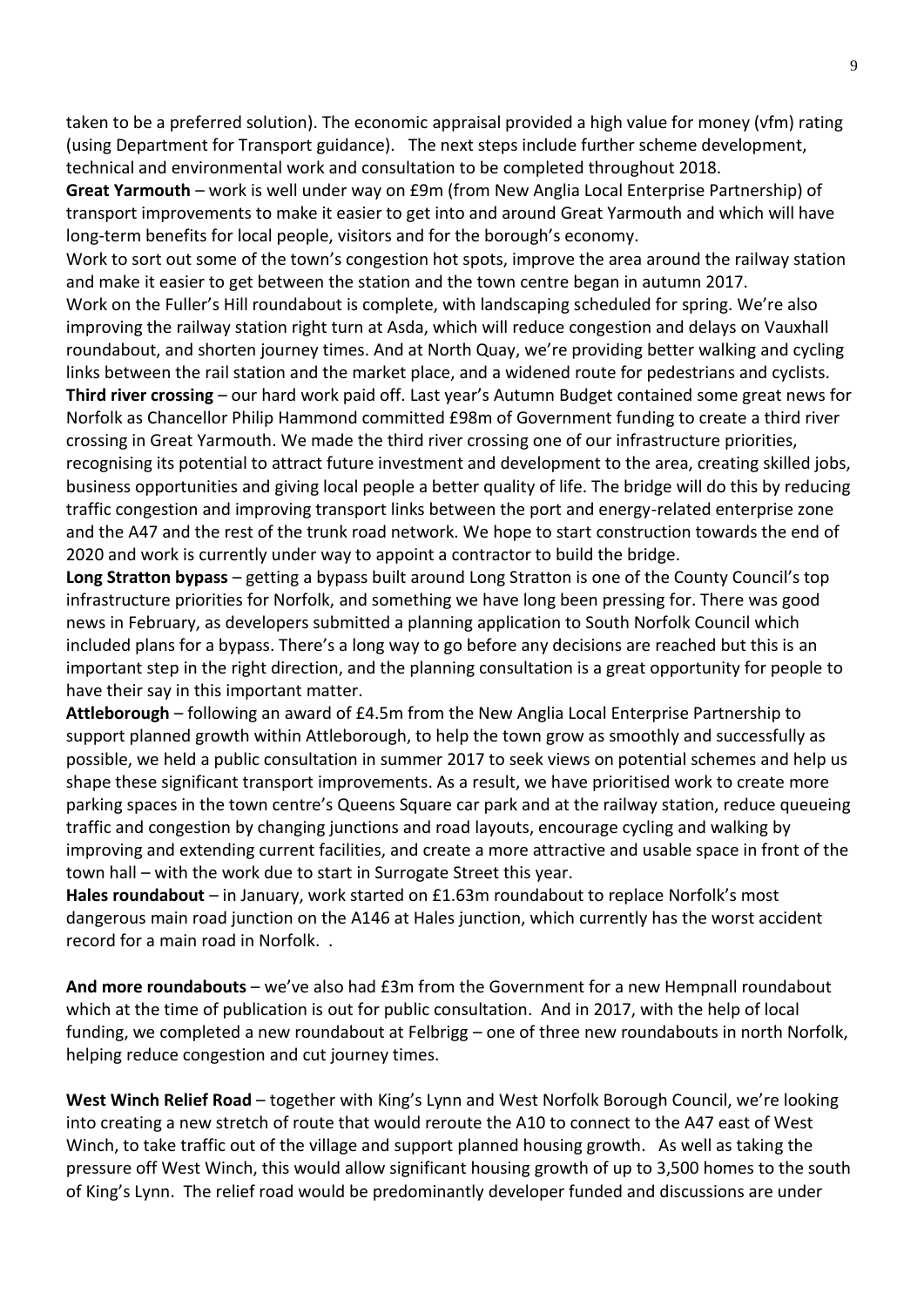way with Homes England to investigate forward funding mechanisms to deliver the road early. Our hope is to have made enough progress by the end of 2019 to enable a planning application to be submitted.

**Market towns** – our Environment, Development and Transport Committee agreed in September 2017 to carry out a series of studies looking at short-, medium- and long-term transport impacts of growth in market towns – to help us identify and plan interventions ahead of growth. The first year's studies, in Dereham, Thetford, North Walsham, Swaffham and Diss, are already under way, in close cooperation with local stakeholders, including town and district councils.

**Transport for Norwich -** last summer saw the launch of the flagship Westlegate pedestrianisation scheme. This has created a thriving new public space that is pedestrian and cycle-friendly and has increased trade to local businesses. Other projects included new cycle facilities along key routes to the city centre and university, as well as the start of works to reduce congestion on the Dereham Road/outer ring road junction. Forthcoming projects include improvements to traffic flow and pedestrian/cyclist provision around Prince of Wales Road, completion of the Wymondham to Hethersett cycle link, a new crossing on St Crispin's Road and a new transport interchange in Cringleford.

## **And finally… recycling Norfolk's disused railways**

As part of our vision for a cycling and walking network for the county, a feasibility study is looking at bringing disused railways and other underused parts of the transport network back into use as cycling and walking routes which would help make the county a top walking and cycling destination for leisure and tourism. The initial feasibility study focusses on three disused railways, Weaver's Way – which is owned in part by Norfolk County Council - King's Lynn to Fakenham and King's Lynn to Hunstanton.

# **Economy**

**Repton Property Developments** – Norfolk is growing and we need enough houses for people to live in. Gathering information about the types of housing required will help us support economic regeneration and has the potential for us to make money from our own properties. With this in mind, we have set up our own company, Repton Property Developments Ltd, to do this work. We're scrutinising our own property estate as, if we offer several services from fewer buildings, we can sell surplus property and reduce running costs. And having several services in one place also offers a better service to the public.

**Launch of Local Investment in Future Talent programme** – our successful bid for funding on behalf of five Local Action Groups (LAGs) resulted in the launch of a new skills and employability programme, Local Investment in Future Talent (LIFT). Funded by the European Social Fund, LIFT seeks applications from community-based organisations in Norfolk and north Suffolk that can deliver targeted employment and skills support in rural areas. The first project was approved in January and will see Moore Networking use the grant to set up TrAC Apprenticeships Norfolk, a pilot for an Apprenticeship Training Agency (ATA). This will support and enable rural businesses to host apprenticeships for care leavers and other vulnerable young people who are not in education, employment or training. Also approved is a project to support ex-offenders to help grow salad crops for local restaurants. The Horticultural Industry Scheme, based in Thetford, offers training and help finding work to ex-offenders, and their £26,415.29 grant from the LIFT funding programme will enable them to support 15 individuals over the next 12 months.

**Launch of new rural strategy** – the county's rural economy was boosted in November with the launch of Strong Roots: New Growth - Norfolk Rural Strategy 2017-2020. Since the original Norfolk Rural Development Strategy was published in 2013 there have been significant changes, which will have major impacts on Norfolk's rural economy - these include the UK voting to leave the EU, the introduction of the National Living Wage and rapid advances in technology. To respond to the changes, the Norfolk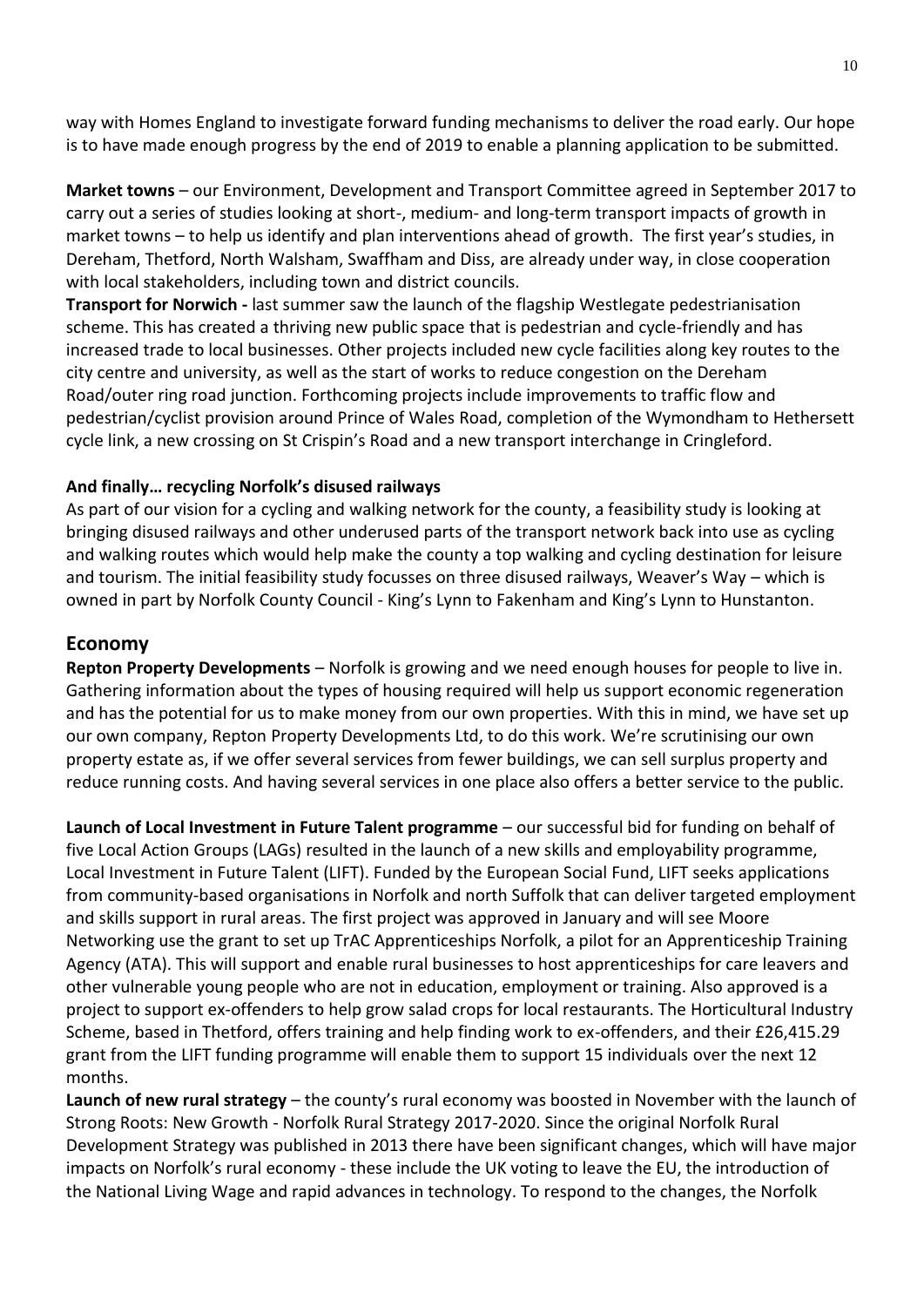Rural Strategy Steering Group commissioned a refresh of the 2013 strategy to identify the priority areas on which the Norfolk rural community needs to focus between now and 2020. Effective delivery of the strategy will require close cooperation and action from all partners with a stake in Norfolk's rural economy.

**LEADER project reaches funding milestone** – funding allocated to rural businesses in Norfolk and north Suffolk through the LEADER programme, an initiative managed by the county council, passed the £3m mark in December. Since Norfolk and north Suffolk's LEADER programme started, the five Local Action Groups (LAGs) have awarded millions to 69 rural projects, including:

**Four Norfolk County Council farms made available for tenancy** – more than 1,000 acres of Norfolk County Council's 16,738-acre County Farms portfolio was launched for tender in January. The four farms available are located at Marshland St James and Welney in the west of the county, North Burlingham to the east, and Binham to the north. We've also expanded our portfolio, with County Farms acquiring Bank House Farm in Marshland St James back in September. The farms present opportunities for people at all stages of their farming career, whether it's a new entrant looking for their first farm, someone looking for the next rung on the ladder or those ready to go to the next level with a commercial-sized farm holding. Offering these tenancies underlines our support for sustaining and creating rural employment throughout the county.

# **Children and Families**

# **Education**

**A good education** – our role is to champion the very best education for Norfolk's children, so I'm very proud that, in July for the first time, Norfolk reached or exceeded the national average for the proportion of good and outstanding schools, with 90% of Norfolk's school now judged as good or better by Ofsted.

**Children in care** deserve the same chances as everyone else and, as their corporate parent, the County Council needs to do all it can to support them. Early indications suggest that there were significant improvements in last year's exam and assessment results for looked after children. Although the Department for Education has not yet published official statistics, our provisional data for all the children in our care suggests that:

• The proportion achieving the expected level in English and maths GCSE has increased from 15% to 26%

- up 11 percentage points

• The proportion reaching the expected level at Key Stage 2 has increased from 19% to 30% – up 11 percentage points;

• The proportion achieving a good level of development at the age of five has increased by eight percentage points – from 23% to 31%.

• No looked after children were permanently excluded from school last year, compared with six the previous year.

**Raising Learners** – we launched the Raising Learners campaign in summer 2017 to help raise children's numeracy and literacy levels. The long school summer holiday can mean children forget some of their learning between one school year and the next. To help address this, Raising Learners provided simple and fun activities to reinforce their literacy and numeracy skills over the summer break. For example, Count on Norfolk made maths a fun part of everyday life. In launch week alone it had a million Twitter impressions, 80,000 Facebook reach and 1,200 page views on our website. We also held 16 family maths workshops at libraries across Norfolk and ran a stall at the Forum for the Science Festival. Our Write On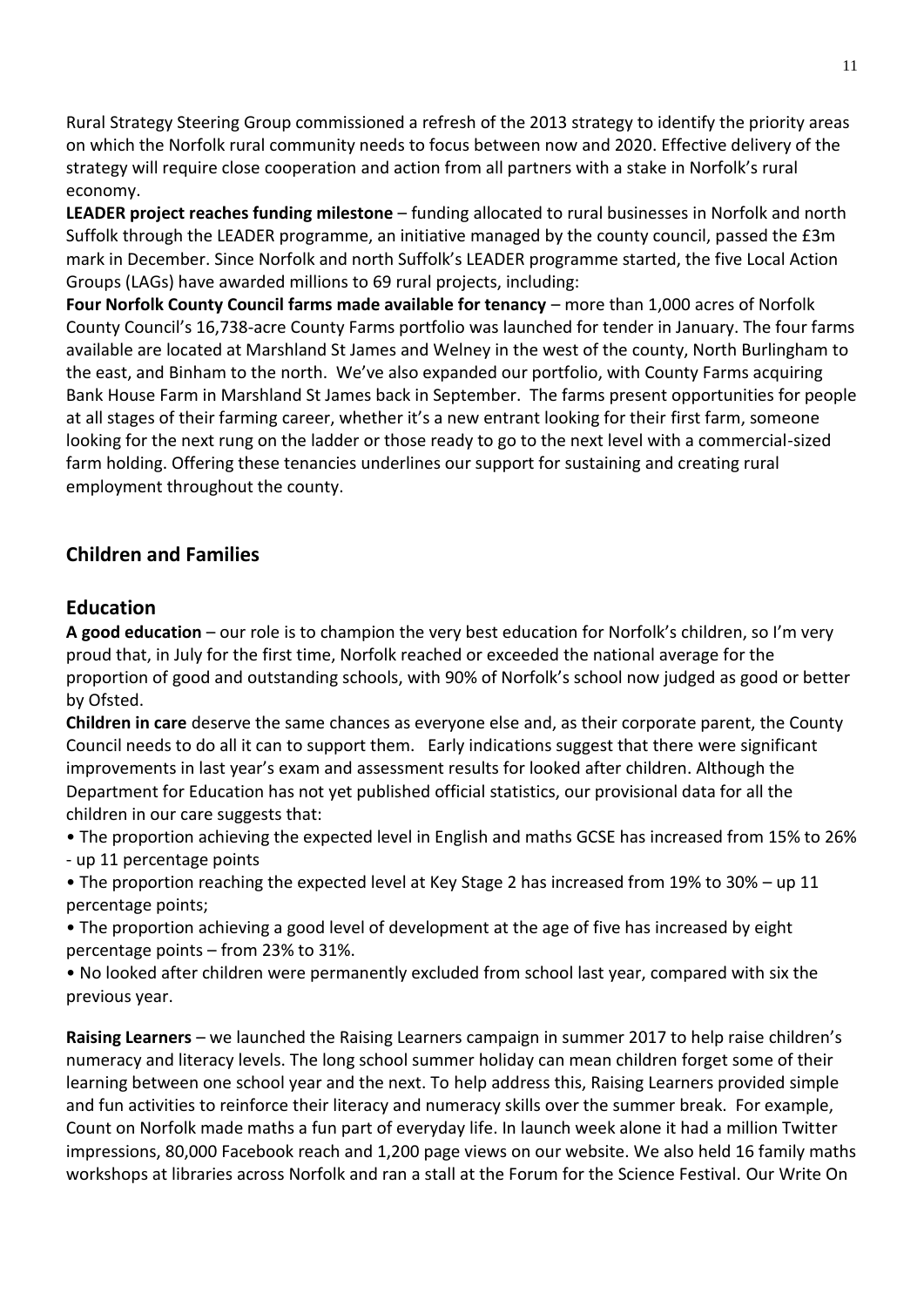Norfolk 500-word writing competition for children ran for a second successful year – encouraging 5-13 year-olds to submit a piece of original creative writing which had to feature Norfolk.

**Investing in special educational needs places** – because we want children to be taught in their local communities wherever possible, we are developing a new strategy to create more school places for children with special educational needs – and are set to receive an additional £2.7m from the Department for Education to ensure there is enough specialist provision for them, subject to Government approval of our plans. But we believe a more ambitious plan, beyond the £2.7m, is needed to ensure children can go to school closer to home, and reducing the high transport and placement costs for children with special educational needs and disabilities.

**School buildings** – **good quality places for school children in growing communities** – since May 2017, we have approved £169m of capital investment in school building, to develop new and extended schools, making sure that there are enough school places across the county, responding to both population growth and housing development. The new schools are being developed as the education landscape across the county continues to change, with 43% of Norfolk's schools now academies.

A new £1.1m sixth form college opened at Sidestrand Hall in June and more than £40m of school building programmes are under way across Norfolk, creating new and extended schools for hundreds of the county's children.

In addition, the six '30 hours childcare' schemes, separately funded by Government grant, will be complete for delivery by the end of April 2018. Two, at Scarning and Marham, are already complete.

# **Children's Social Care**

**Ofsted turnaround** – **outstanding adoption service and improved support for vulnerable children sees council removed from intervention.** Our Ofsted report was published in January, lifting us out of intervention, praising our outstanding adoption service and highlighting significant improvements in support to children in our care and care leavers. Overall, we require improvement but the good judgement we all want to see is now in sight. Inspectors highlighted some strong social work practice, innovation in recruiting staff and 'steady progress' in support for care leavers. And it's clear from the report that children in Norfolk now have a much better experience than they did when we were first judged inadequate back in 2013. The report also acknowledges the strong leadership of the council's new permanent Director of Children's Services and the determination of councillors to provide good quality services.

**Investing in children and families** – we are investing £12m over the next four years to transform how we work with children and families to help support children to live safely at home. For those who do come into care, we want to ensure they can live with foster families wherever possible, rather than in residential homes. This means investing in intensive support for families whose children are at risk of come into care. It also means we need to recruit more foster carers and develop more early help services to work with families before they come into contact with social care. Without this level of investment, we estimate that demand for our services will continue to rise, costing an extra £5m each year by 2021-22. By reducing demand and investing now, we avoid costs going up in the future.

**Our assisted boarding scheme**, which places children at risk of coming into care in boarding school places, has received national recognition this year. Norfolk has been described as 'leading the way' in this work and we're now assisting the Department for Education to try to get more local authorities to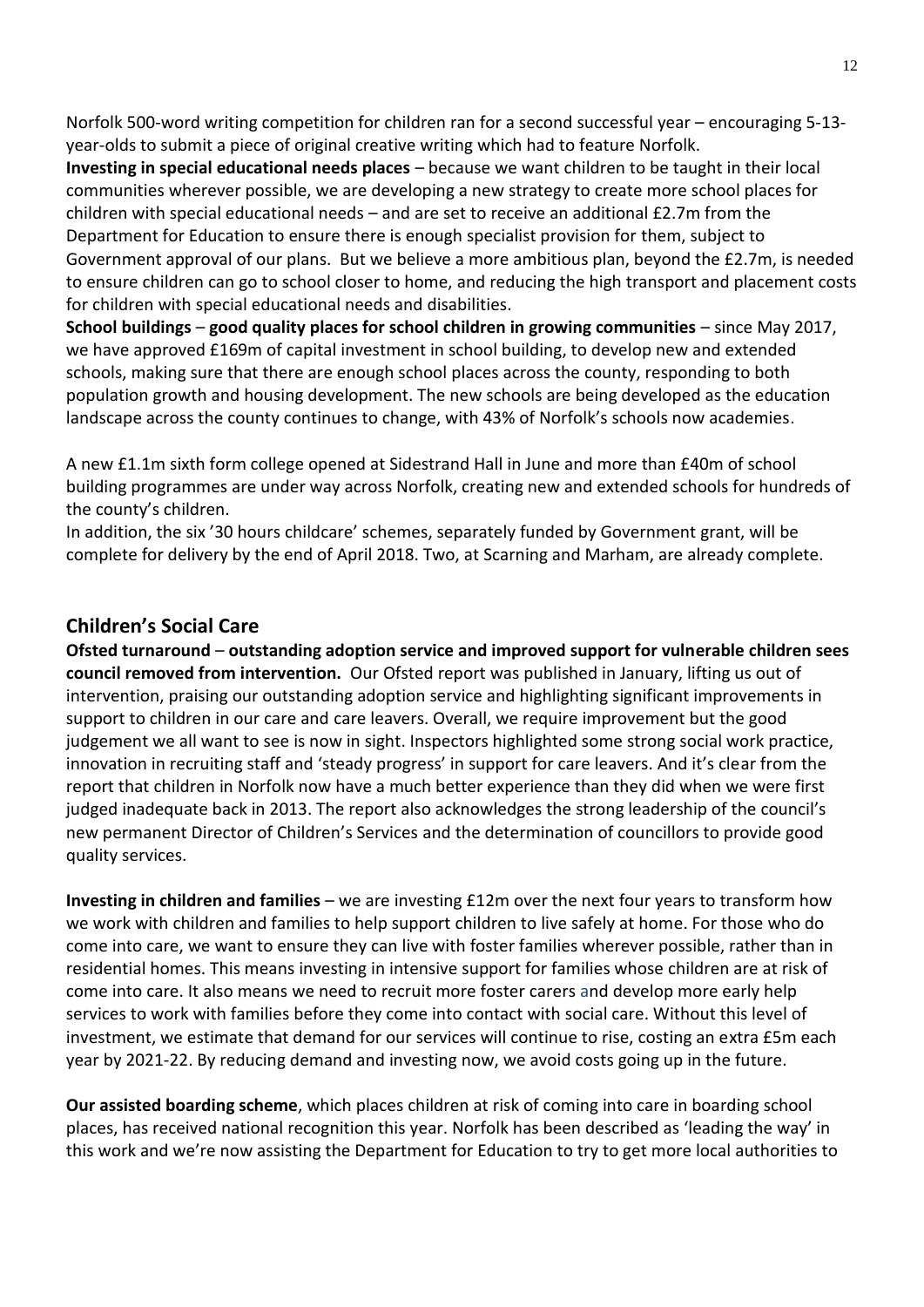provide these opportunities for children in need. Investing in these children's education helps to reduce the high costs that we would pay if they came into our care.

**Thirty new social workers through grow your own** – this year we've welcomed 62 newly qualified social workers to Children's Services, as part of our work to grow our own talented staff. Our Norfolk Institute of Practice Excellence (NIPE), created in 2014, provides dedicated support and training to our new social work staff. During their first year, staff have smaller caseloads, protected time and regular training. They also receive support from a Practice Consultant, who can help them to build their skills in the field. Our scheme has high retention rates and was praised as national best practice in our recent Ofsted report. **Case study**: our Marshfields short breaks unit in West Norfolk achieved its magnificent seventh consecutive Outstanding rating from Ofsted. Its excellent team of social workers and learning disability nurses provides excellent care 24/7 to five to 18-year-olds with disabilities, and is firmly centred around the child.

**App helps vulnerable young people in Norfolk to share their views** – we've launched two interactive, secure apps that give vulnerable children and young people in Norfolk a new way to share their views and feelings, and record their thoughts and experiences – day and night.

# **Adult Social Care**

# **Key highlights include:**

**In Good Company** – our award-winning campaign to tackle loneliness in Norfolk continues to go from strength to strength. The health impact of being lonely can equate to smoking 30 cigarettes a day, so the risks can be substantial. With an estimated 43,700 lonely people in the county, the campaign is vital to ensure no one in Norfolk spends a lonely day if they don't want to. Thirty businesses and groups have now got one of our In Good Company quality marks, which were launched in July 2016 – and which highlight their strong commitment to combating loneliness.

**Tackling loneliness at a local level** – in February, nearly 100 people came to our first In Good Company Loneliness in Norfolk Summit, organised with the support of key partners, Age UK Norfolk, MIND, Action for Children, Carers Matter Norfolk and Norfolk Community Foundation. Actions pledged included setting up inter-generational groups in Norwich, free get-togethers with refreshments in Great Yarmouth and Waveney, a buddy system to share ideas in north Norfolk, creating a community champion in south Norfolk to work with young people, and individuals in west Norfolk promising to deliver 100 leaflets each to publicise events tackling loneliness. With team work, dedication and support like this, we can all help to end the epidemic of loneliness in Norfolk.

**£35m boost for adult social care – this welcome one**-off funding from the Government helped address pressures in the health and social care system and followed extensive national lobbying by local authorities, including Norfolk. The money has helped us recruit 50 social workers, as well as contributing to new preventative activities to reduce and delay the need for formal care and support the safe discharge of people from hospital.

**Norfolk, Living Well – our campaign to recruit 50 social workers coincided with** the introduction of this new approach to social work, promoting people's strengths and independence. Also known as the three conversations model, it is already operating successfully elsewhere and is about looking at what is going well in somebody's life and building on that to make things better for them.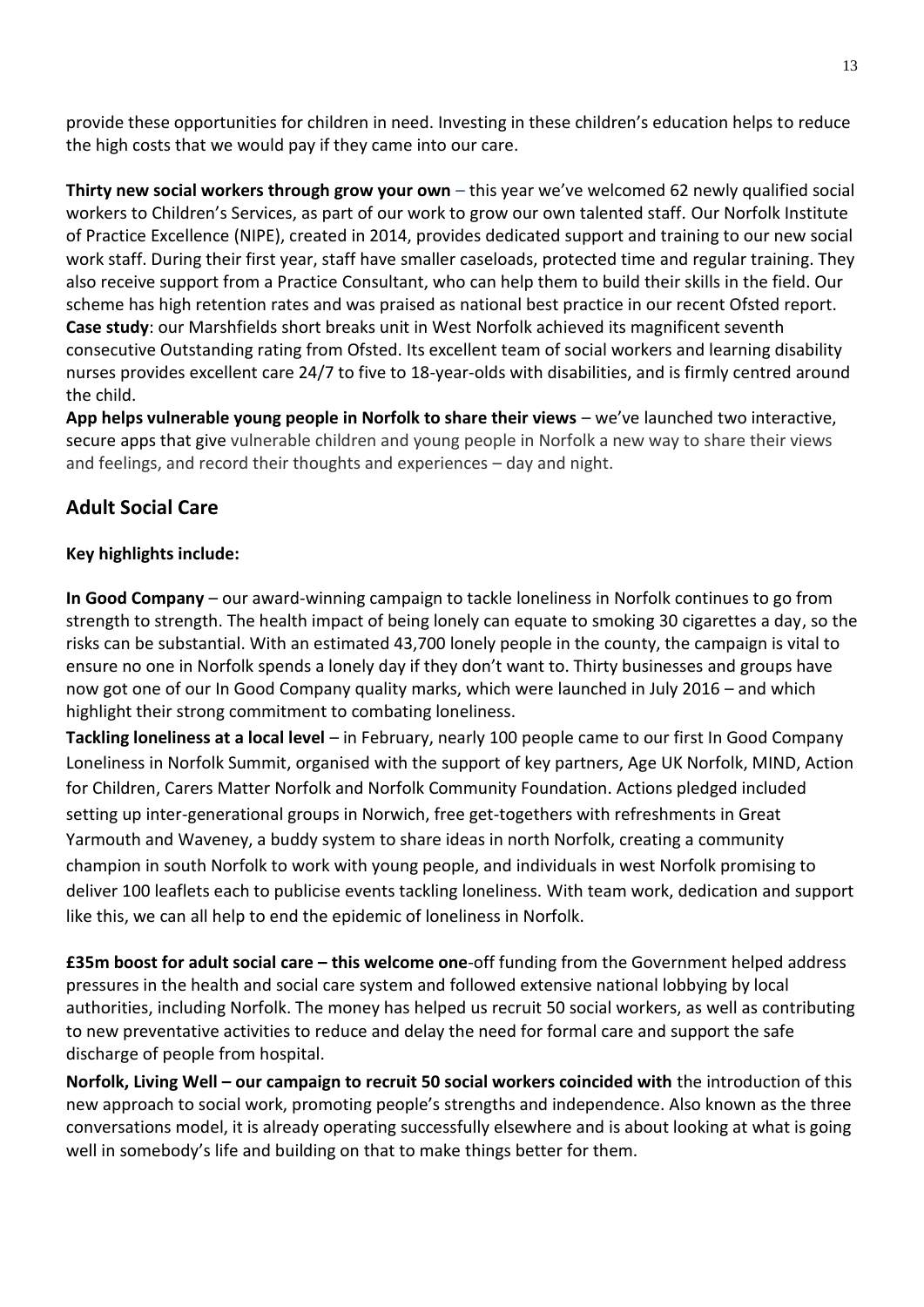**Recruiting for reablement –** in November we recruited around 80 new care workers countywide, including posts for our new accommodation-based reablement initiative which sees reablement care workers provide a 'wrap around' service to follow people from hospital and support them back to their home. An active assessment unit at Burgh House near Great Yarmouth opened in September, with three beds available for overnight accommodation-based reablement. This was followed in February by Benjamin Court in Cromer with a provision of 18 beds. These units complement the existing home based reablement service and are for people who are medically fit but unable to return to their home safely. We're also planning a facility for west Norfolk.

**Caring for carers** – with the five Clinical Commissioning Groups, we've commissioned a new carer-led service, Carers Matter Norfolk, to support the county's 100,000 unpaid carers.

**Norwich Escalation Avoidance Team** – sees health and social care joining forces to support Norwich residents facing non-999 emergency situations. This highly responsive service works to prevent crises escalating and causing unnecessary admissions to hospital or emergency respite care.

**Tackling winter pressures, managing the strain on health and social care** – to support timely and safe discharges from hospital, we agreed a package of financial measures to help home care and care home providers respond swiftly to requests to take on care packages related to hospital discharges. Facilitating a speedy discharge for people from hospital, either to their own home or to residential care, is essential to help people stay independent and also to keep our emergency care system running. Our Enhanced Home Support Service, a targeted initiative launched in February, is aimed at reducing delayed discharges from the three acute hospitals, as well as preventing unnecessary admissions. We're piloting it for three years and are delivering it in in partnership with three home support framework providers.

**Investing in home support** – in the next financial year, we will be investing an extra £2.1m to help home support providers. We've developed a new model to improve the coverage and quality of home support countywide. The key to making this work will be a collaborative approach from providers – communicating and working as a collective whole to deliver a stronger and more robust service. The ambition is that providers can respond to the majority of requests quickly and is reliable, providing continuity of well-trained personnel working to agreed professional standards, for people using these services to be able to remain in their own homes for as long as they wish.

# **Communities**

**Norfolk Community Learning Services** – I'm proud of our Community Learning Services for adults, which have gone from strength to strength this year. You're never too old to learn, so having the right opportunities there for everyone is vital, and something close to my heart. In April, Norfolk Community Learning Services (NCLS) was shortlisted for a national award in recognition of its performance turnaround. NCLS was one of six national finalists in the Most Improved Council category of the Municipal Journal's Local Government Achievement Awards. The judges recognised that, in just fifteen months, the service managed to turn an 'Inadequate' Ofsted rating into a 'Good'. There is enormous pride among NCLS staff that they improved their performance and service to learners in such a short space of time.

**Adult learners celebrate excellent GCSE results** – August saw students from NCLS celebrating their GCSE results, with 75% of those who sat an English GCSE achieving a grade 9-4 (A\*-C) and 63% achieving the same result in maths. As well as being great results for the learners, the pass rates were well above the national pass rates for learners aged 17 and over taking English (40% above) and maths (21% above) GCSE. This was a testament to a combination of the students' hard work and the high standard of teaching at NCLS.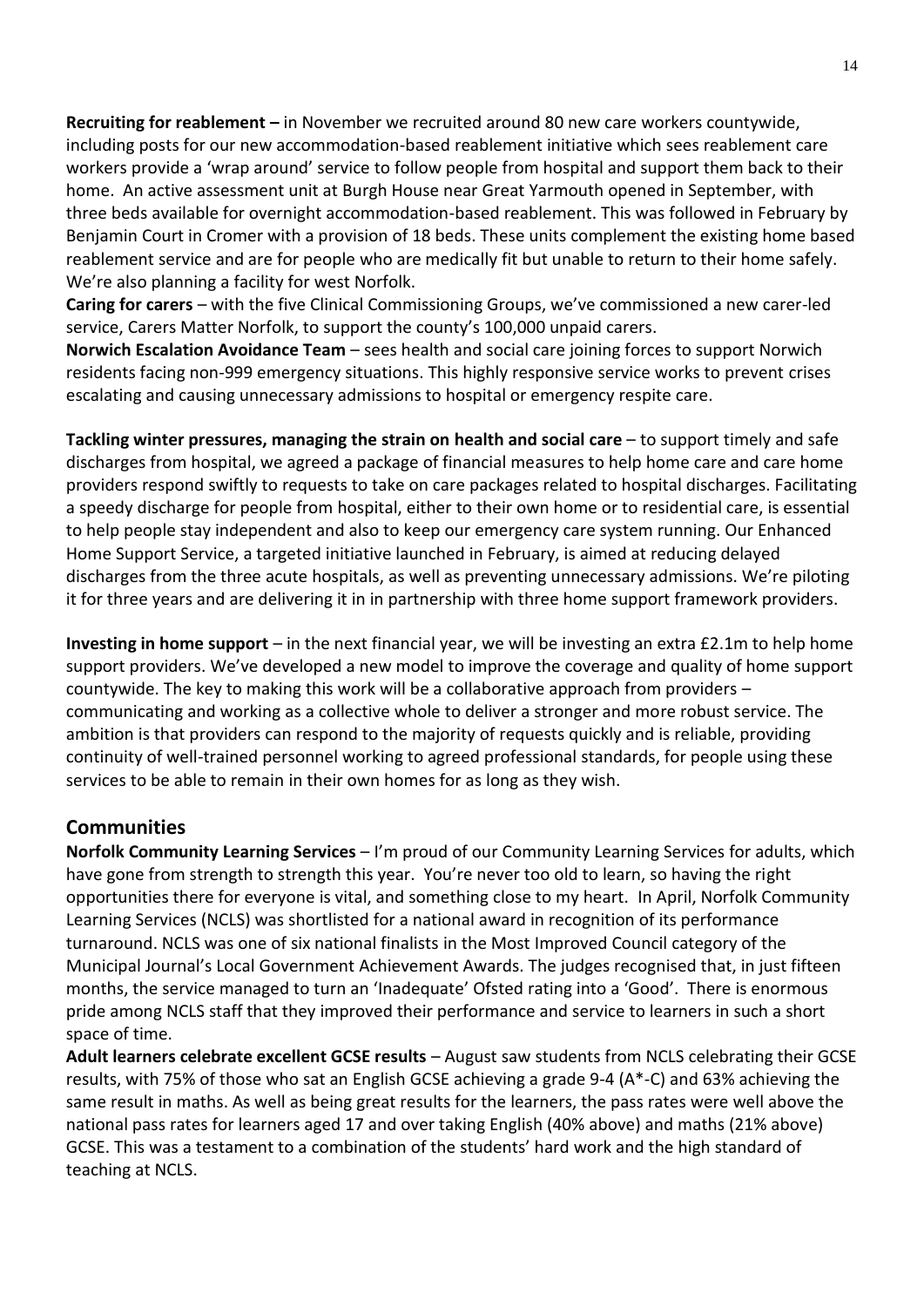**Open Library** – we are continuing to extend Open Library to more branches, giving customers access to libraries beyond staffed opening hours, by using their membership cards to access library buildings. This initiative ran successfully as a pilot project and the aim is to offer this service at all libraries. **Norfolk Reading Pathway** – following a grant of £98,000 from Arts Council England, we have supported almost 600 Norfolk residents aged 8 and above to learn to read. Using a phonics-based reading programme, learners are supported by library volunteer coaches, who are given full training. A large part of this project has involved supporting schools with children who struggle to read. Reading sessions take place at libraries across Norfolk and we are continuing to recruit new learners and volunteers. **Digital libraries** – as well as launching of the Libby app, enabling customers to access books from anywhere, the Library Service has been running a range of digital clubs. This includes everything from helping people learn to log on to the internet or use a tablet computer, through to a number of successful coding clubs. In the Autumn of 2017, Norfolk libraries were given 500 BBC micro:bits which can be borrowed for free. They are tiny codeable computers that help people get to grips with digital devices and learn about coding.

**Healthy libraries, Story Walks** – in the summer holidays, youngsters from Tuckswood and Lakenham were able to feed their imaginations and get some fresh air and a healthy snack at special themed story walks. The project was funded through a grant from Lakenham and Tuckswood Energise Project through Sport For Change and is a great example of innovative ways of working with partners.

**Libraries as community hubs** are helping break down social isolation and bringing services to the people – whether it's baby-weighing scales, Knit and Natter or Just a Cuppa drop-in sessions. There are some amazing volunteers doing amazing work at our libraries, making a huge difference to people's live by fundraising, knitting, cooking, helping people with IT, running craft sessions, literacy sessions and activities for people with dementia. .

**Outstanding exhibitions at our museums** – two home-grown exhibitions at Norwich Castle Museum & Art Gallery pulled in the crowds in the summer and autumn of 2017. *Nelson & Norfolk* and *Rembrandt: Lightening the Darkness* shone a spotlight on extraordinary objects in the Castle collections. The exhibition, which also featured major loans from Royal Museums Greenwich and the Royal Collections, attracted 57,527 visitors and received regional, national and international coverage.

**Domestic abuse** – we continue to tackle domestic abuse in Norfolk head-on, with our programme to train 'champions' – people in professions who deal with the public and who are taught to spot signs of abuse and offer support. Domestic abuse is not always physical and can take many forms, including coercion and control, and our aim is to raise awareness about this and focus on the safety of people at risk. Our domestic abuse change coordinators have exceeded all expectations by training 925 champions so far since 2015, keeping an estimated 1,500 people in the county safer.

**Mental health** – 2017 saw the launch of our suicide prevention and men's mental health campaign targeting males, and in particular older men. There are around 77 suicides a year in Norfolk - higher than the national average. I am really (not) okay is our multi-agency strategy for suicide prevention in Norfolk, and talks about it being everyone's responsibility, with all of us having a part to play in helping friends or family members who may be at risk. In December, we partnered with Norwich Theatre Royal to launch a month-long series of events focusing on men's mental health to help reduce the stigma surrounding mental health. There were workshops, screenings, and performances, using art as a platform to communicate the message.

**Chathealth**, our innovative confidential text messaging service gives 11-19-year-olds an easy way to talk to school nurses. In its first year in 2016 it had more than 3,000 texts on topics like relationships, smoking, bullying and exam stress. The service is particularly useful for young people who wouldn't have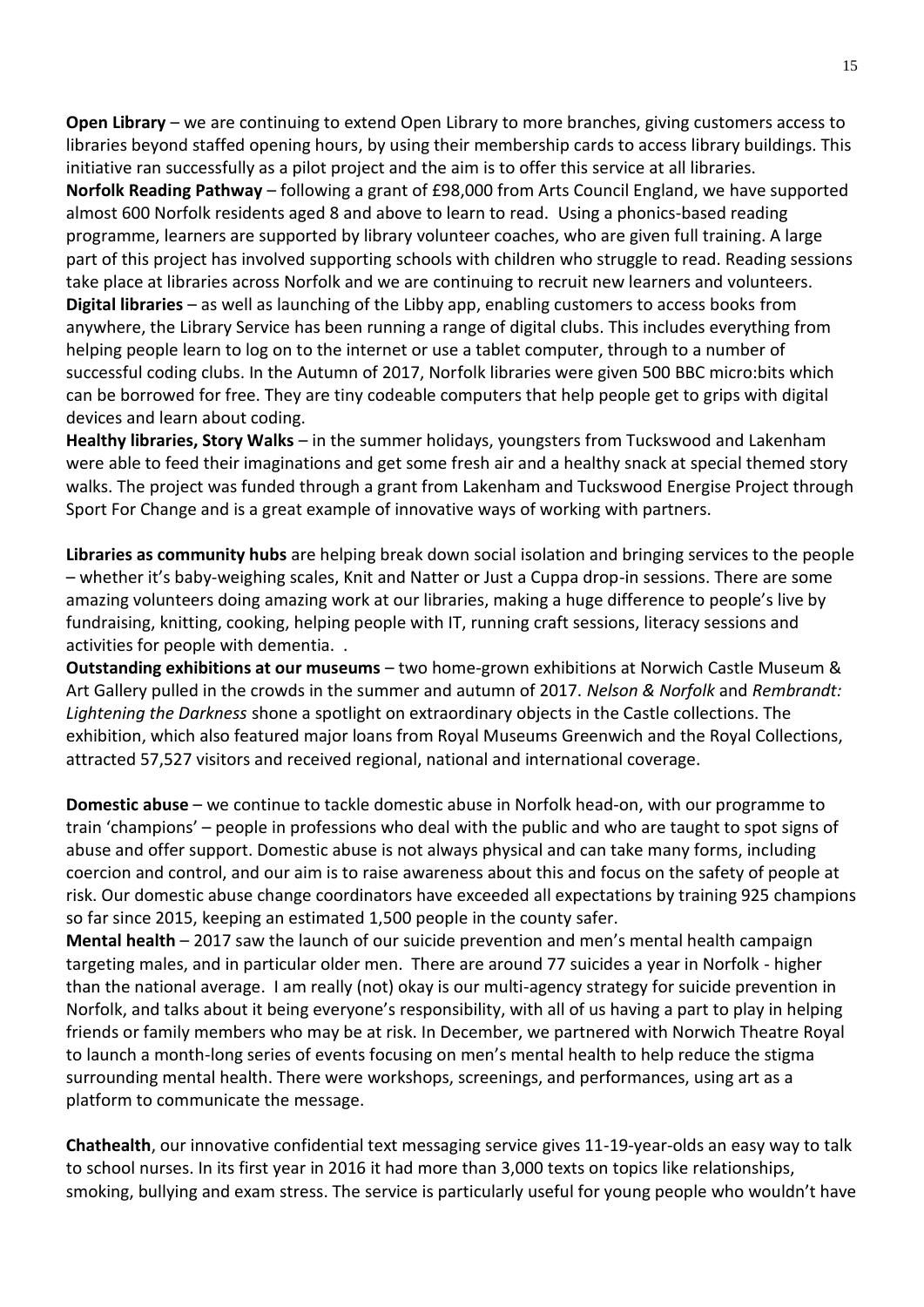the confidence to seek advice in person, it uses a platform that most 11-19 year olds are extremely comfortable using and also offers them support all year round, including outside school hours and school holidays.

**Fire and Rescue** – councillors from our Communities Committee voted unanimously in January that the Fire and Rescue Service should continue to be governed by the county council.In 2016/17 (latest stats available), our Fire and Rescue Service attended 7,340 incidents and rescued over 700 people. Following the devastating Grenfell Tower blaze in London, our Fire and Rescue Service did a great deal of public reassurance work and inspected all domestic Norfolk high-rise flats, mid-rise blocks and many commercial premises to check safety compliance.We've expanded our collaboration with the East of England Ambulance Service Trust - to have ambulances based at Great Yarmouth fire station for ease of accessing incidents. We're already doing this at Carrow, Sandringham and Sheringham. Our prevention work continues and included the IMPACT roadshow, seeking to reduce road casualties among young people and run in collaboration with Norfolk Constabulary.

Our drive to fill vacancies for on-call firefighters across Norfolk continues. The number of vacancies has decreased over recent months but there is still work to do to fill the remaining gaps in cover. Many of the recruitment difficulties are caused by the rural locations of fire stations and the need for on-call staff to live or work within five minutes of them.

The Prince's Trust and Crucial Crew projects saw continued success again and show the great efforts being made by the service with young people in our county.

# **Norse Group**

The Norse Group brings together facilities management specialists Norse Commercial Services, property consultancy NPS Group and care provider Norse Care. The Group has a combined turnover of more than £281m and provides employment for over 10,000 staff.

Norfolk remains central to Norse Group's thinking, returning millions of pounds in profits to the County Council every year, providing thousands of local jobs and underpinning the local community. NorseCare is the largest care provider in East Anglia, supporting over 1,400 of Norfolk's most vulnerable people. Which? magazine recently found that for care providers who have more than 12 care homes, NorseCare was ranked in the top 10 in the country for having homes with good or outstanding CQC ratings.

The Group was awarded Norfolk County Council's In Good Company Quality Mark Plus in February 2018, in recognition of the positive work being done by staff to tackle loneliness in Norfolk.

## **Conclusion:**

This has been a great year for Norfolk County Council and for Norfolk. We have a real sense of direction; we have a plan for the future; and we are focussed on doing the best for Norfolk.

We'll keep you updated through our website – [www.norfolk.gov.uk](http://www.norfolk.gov.uk/) – through Twitter and Facebook and through our roadshows. I'm also hoping to take your questions through live sessions on social media and Radio Norfolk.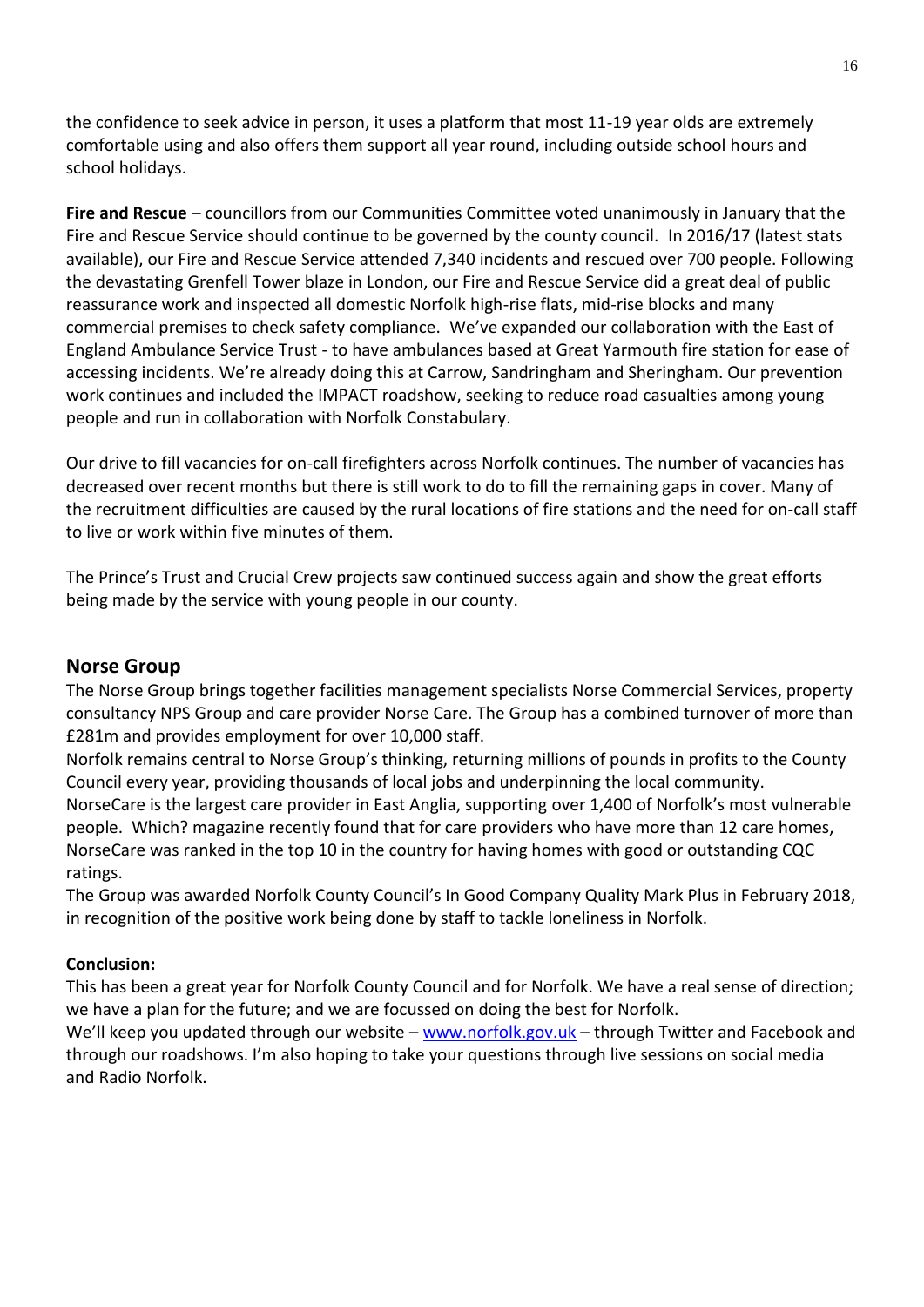**APPENDIX 4.**

**Not Available**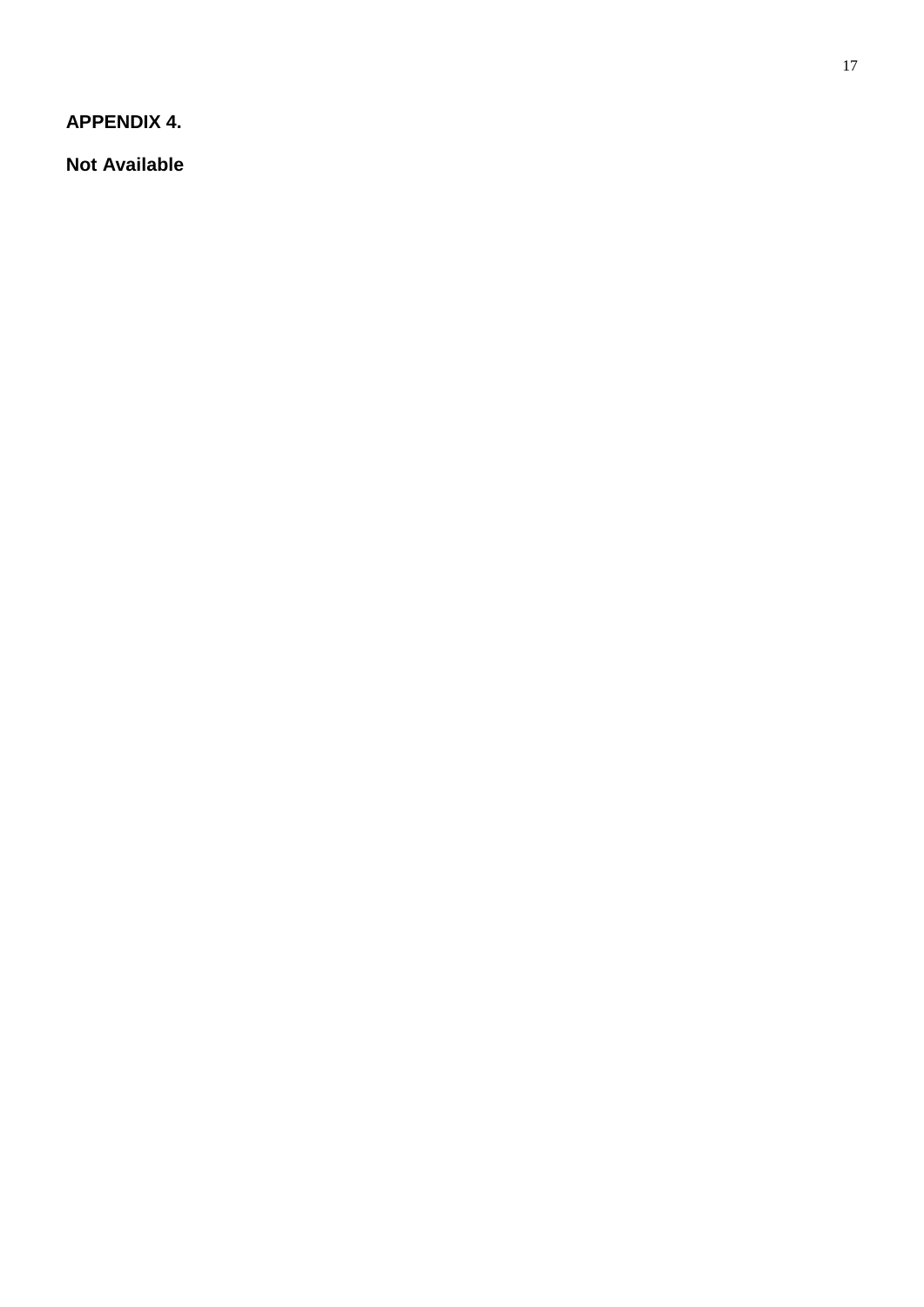# **APPENDIX 5.**

# **Poringland Fuel Allotment Charity**

We are one of nearly 500 historic relief charities in Norfolk that were derived from land enclosures or philanthropic gifts of land or money by private individuals.

The Charity was established by Trust Deed in 1805. The objective was the relieving of need, hardship or distress of the residents of Poringland .

The Trustees are required to maintain the level of capital but may distribute the income.

In the mid 1990s, the Trustees decided to sell most of their land to Norfolk Homes and Budgens and to invest the money.

At the same time , the Charity broadened its charitable objectives allowing them to support the inhabitants of the parish, and to address education and training as part of their activities. The Charity continues to support local people and community projects.

The total value of the capital held is in the region of £725,000 of which just over 60% is invested in the stock market in low risk income based funds . During 2017, the Charity also purchased a buy to let property to diversify its capital base and provide a consistent income stream.

In the 2017/18 financial year, the total income from investments and interest earned was around £22k and total expenditure around £16k of which over £14k was on grants .This included a more than doubling of winter fuel payments following the recent very cold spell . There is scope for the level of grants awarded to be closer to income levels in future years and the charity is always willing to consider requests from Poringland residents in need of help .

In view of the property purchase and the need to protect the position of individual trustees, the charity is seeking to incorporate over the next few months..

David Hewer resigned last year as a trustee and the charity is very grateful for all his hard work over a number of years including his period as Chair. The charity has recently welcomed Sheila Hoyle and Andrew Wright as new trustees . Alison Randall is now Chair with myself as treasurer. The other trustees are Peter Sayles and Robert Parsonage.

David Gooderham

April 2018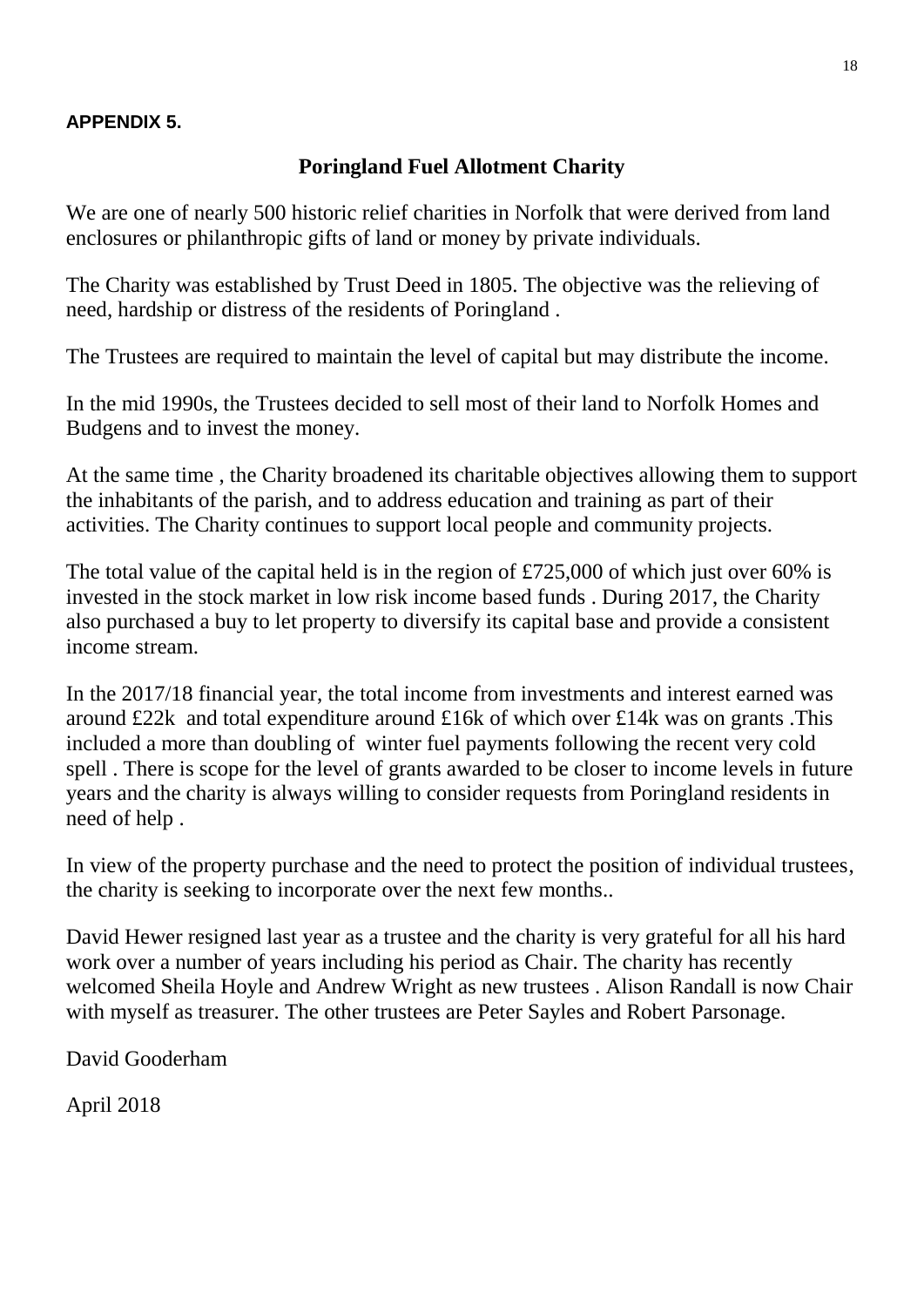# 2018 PORINGLAND ANNUAL PARISH MEETING Report from -

# **Poringland Sand and Gravel Allotment Charity**

Charity No. 264618

The Poringland Sand and Gravel Allotment Charity makes grants available to clubs, groups and societies comprising Poringland parishioners.

The Charity is run by 4 Trustees who are each appointed for a 4 year term by Poringland Parish Council but who are not necessarily parish councillors. Presently the Trustees are Pat Easter, Jenny Huxtable, Caroline Milton and myself.

Our financial year ends on 30 June and our accounts are independently examined each year. During the 2016/17 year, the latest available, we received income of just under £1,500 from our various investments and interest earned. Expenditure was just £220, of which £200 was a grant award to a local organisation. As at 30 June 2017 our funds stood at over £60K.

Since June last year we have awarded further grants to local organisations totalling £1,600.

Local clubs, groups and societies who wish to seek assistance from the Charity should apply in writing to either the Chair, Mrs. Pat Easter or the Secretary, Mrs Caroline Milton. Their addresses can be found in the 5+ and Contact magazines.

Thank you.

Chris Walker, Trustee

May 2018